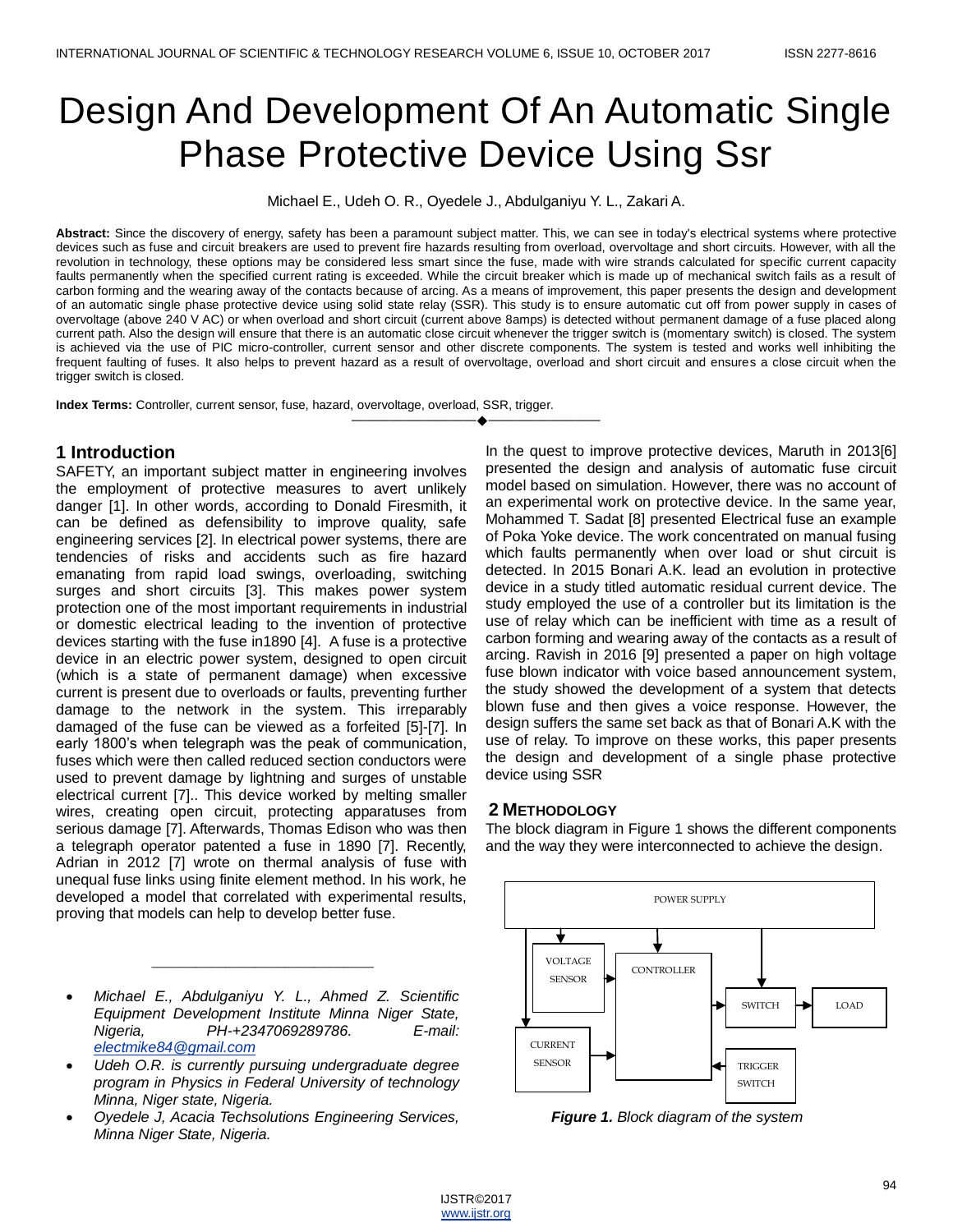## **2.1 Power Supply**

The power supply which is 230V AC from mains is converted to 12V AC via a step down transformer as shown in Figure 2. After wards the 12V AC is rectified, converting it to DC and the ripples within, filtered via the use of the capacitor. To get a standard 5V, a voltage regulator (7805) was used. The AC to DC produced is t power the other circuit while AC is still used to drive the load.



*Figure 2. Circuit diagram of power supply*

# **2.2 Controller**

The controller used in this work is PIC16F628A. The embedded chip which is programmed using C language is clocked with 4MHz crystal oscillator as shown in Figure 3. It is interfaced with a current and the voltage sensor so as to process the analogous data sensed from the current and the voltage sensor and deicide the state of over load, over voltage and shut circuit. Furthermore, it sends a signal to trigger the SSR so as to power the load.



*Figure 3. Circuit diagram of the controller*

# **2.3 Voltage Sensor**

The voltage sensor is achieved via the use of a 1KΩ variable resistor (RV) at the unregulated part of the power supply as shown in Figure 4. The variable resistor gives a fraction of the voltage at the mains for the controller to measure. This helped to develop a system which can operate within 200V AC to 240V AC.



*Figure 4. Circuit diagram of the power supply and the voltage sensor*

## **2.4 Current Sensor**

The current sensor used to model this work is ACS712 module. The model of current sensor chosen is the one of 30Amps. The sensor is conditioned with 230V AC so as to measure the current used from the mains. The IP+ pin and IPpin are used to pass the current to the load as shown in Figure 5. The Vcc and Gnd pin is to power the module with 5VDC while the output of the sensor is connected to the analog pin of the controller for data processing as shown in Figure 5.



*Figure 5. Circuit diagram of power supply, voltage sensor and current sensor connected to the controller*

#### **2.6 Switch**

This unit is achieved via the use of a Solid state relay rated 60 amps. This is used instead of the conventional electromagnetic relays and contactors which faults as a result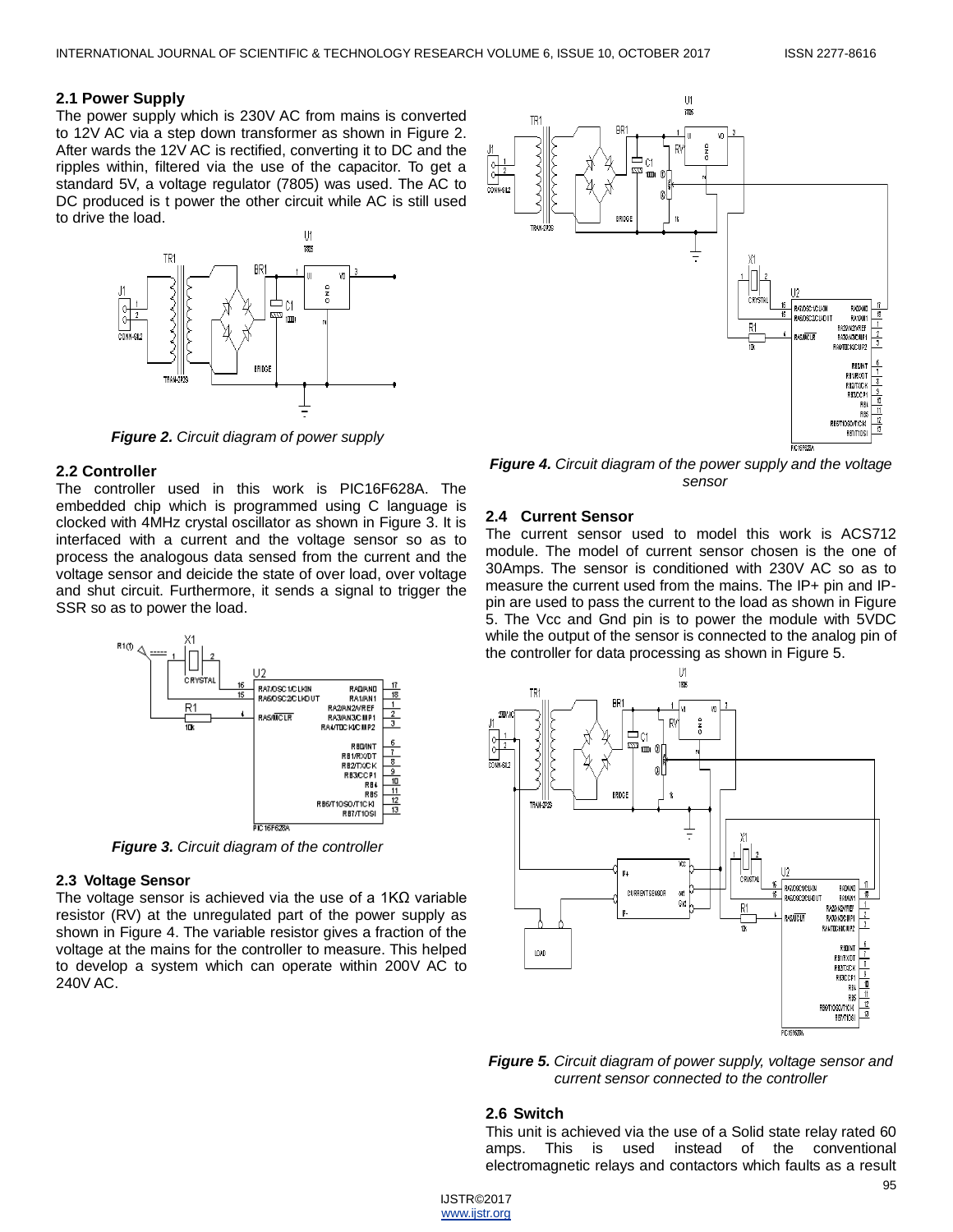of carbon forming or the wearing away of the contacts. Furthermore, it ensures noiseless switching. Figure 6 shows how it is connected with a 220 resistor for effective switching. The resistor is to limit the current going through the light emitting diode (LED) in the opto-coupler. Whenever the LED is turned on as a result of logic HIGH from the controller, AC current will flow from pin 6 to pin 4. If the LED is turned off (logic LOW from the controller), the AC current is impeded from flowing from pin 6 to pin 4.



*Figure 6. Circuit diagram the Solid State relay*

#### **2.7 Trigger Switch**

The trigger switch is achieved via the use of momentary switch connected in series as shown in Figure 7. The connection in series with the resistor aids the difference in logic. Whenever the switch is open, the logic output is HIGH. Whenever it is close, it will be logic LOW.



*Figure 7. Circuit diagram of the trigger switch*



*Figure 8. Complete circuit diagram of the system*

## **2.8 Mode of Operation**

The system designed was constructed and tested as shown in Figure 8. When powered with the AC to DC converter, the voltage sensor (RV) conditions the input AC voltage at J1 to maximum of 3V DC at 230V AC. This fraction of DC voltage varies with a constant ratio in accordance to the variation of the input AC voltage. The analogous output of the sensor which is unregulated is read by the analog to digital converter of the PIC controller. At the same time, the controller reads the analogous DC output of the current sensor which varies in accordance to the current used by the load. If the voltage is not more than 240V and the current not more than 8amps, the controller then outputs logic HIGH to set the SSR active so as to power the load. However if any of these conditions are not met, the controller outputs logic LOW to cut off power from the load.

## **3 RESULT**

| Table 1. Experimental result. |  |
|-------------------------------|--|
|-------------------------------|--|

| S/N | $C-C$                 | V-C                  | <b>LOAD</b> | $T-S$ | F-C |
|-----|-----------------------|----------------------|-------------|-------|-----|
| 1.  | Less<br>than<br>8amps | Less<br>than<br>240V |             |       |     |
| 2.  | Less<br>than<br>8amps | More<br>than<br>240V | 0           |       |     |